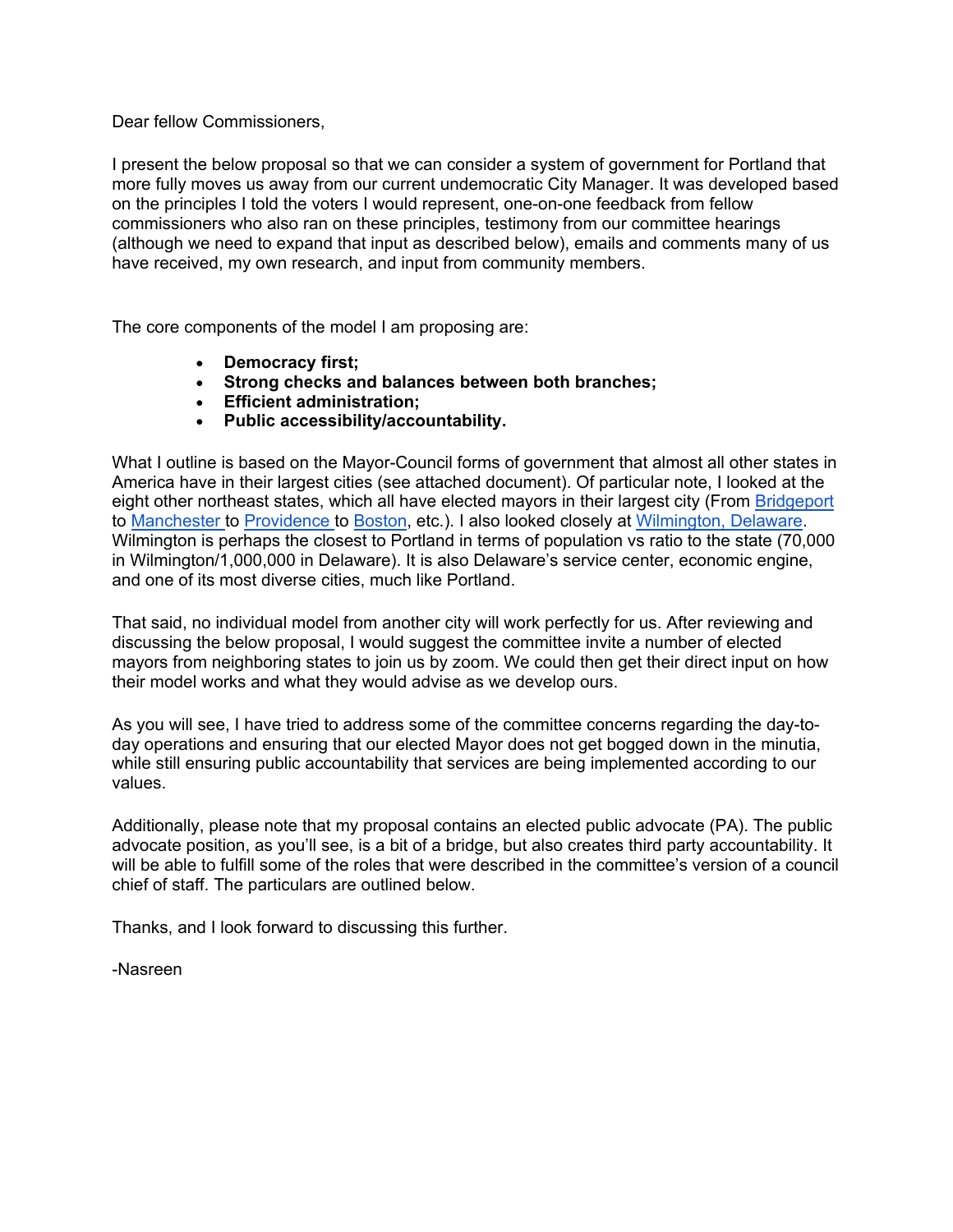# **Strong Council & Elected Mayor**

### Powers of the Council

City Council becomes the chief policy-making body of the city, including powers to enact all policy proposals, approve/reject all nominees for department heads and boards/commissions, approval of the city budget and all revenue changes (including ongoing scrutiny of expenditures/revenues), and emergency power approvals (further detail of these powers described in sections below). Councilors serve three-year terms, rotating, sworn in on the first Monday in January after the November election. No term limits.

City Council elects 2-year Council President from its own ranks with majority vote (removal by 2/3rds). The Council President is the voice of the Council and meets with the Mayor regularly. President chairs Council meetings, sets Council rules/agenda, and creates/appoints/removes all standing committees/committee members/chairs. The President may create and appoint members to any ad-hoc committee to investigate a particular policy and/or investigate government malfeasance. Plus, any/all other duties bestowed upon the office by a majority vote of the Council. Council Presidents may not serve more than 4 consecutive terms.

The City Council will have its own independent staff to meet its responsibilities, policy development, public communications, and administrative tasks. Council's budget will be determined within the annual city budget proposed by the Mayor and reviewed in accordance with the budget process.

### Powers of the Mayor

Elected Mayor ensures the implementation of policy and oversees the efficient administration of the city. No longer a member of the Council and does not have a vote. Does have the ability to propose policy for Council review and must sign/veto all legislation enacted by the Council (described below).

The Mayor will nominate for Council review and approval a "City Administrator" who will be responsible for the day-to-day supervision of all Department Heads, also nominated by the Mayor, and city operations. The "City Administrator" will serve under the direction of the Mayor, however, will be required to attend any Council Committee meeting when a committee chair requests it.

Mayor is elected on the same cycle as the US President (effective 2024) and sworn in on the first Monday in January after the November election. May serve only two consecutive 4-year terms.

### Nomination and Oversight of Department Heads

The Council reviews/approves/rejects all Mayoral nominees of Department Heads to lead city staff (Chief of Police, Director of Public Works, Director of HHS, etc.). Council approves/rejects each nominee with majority vote after the council committee of jurisdiction holds public hearings/vote on each nominee (for instance: Public Safety Committee reviews nominee for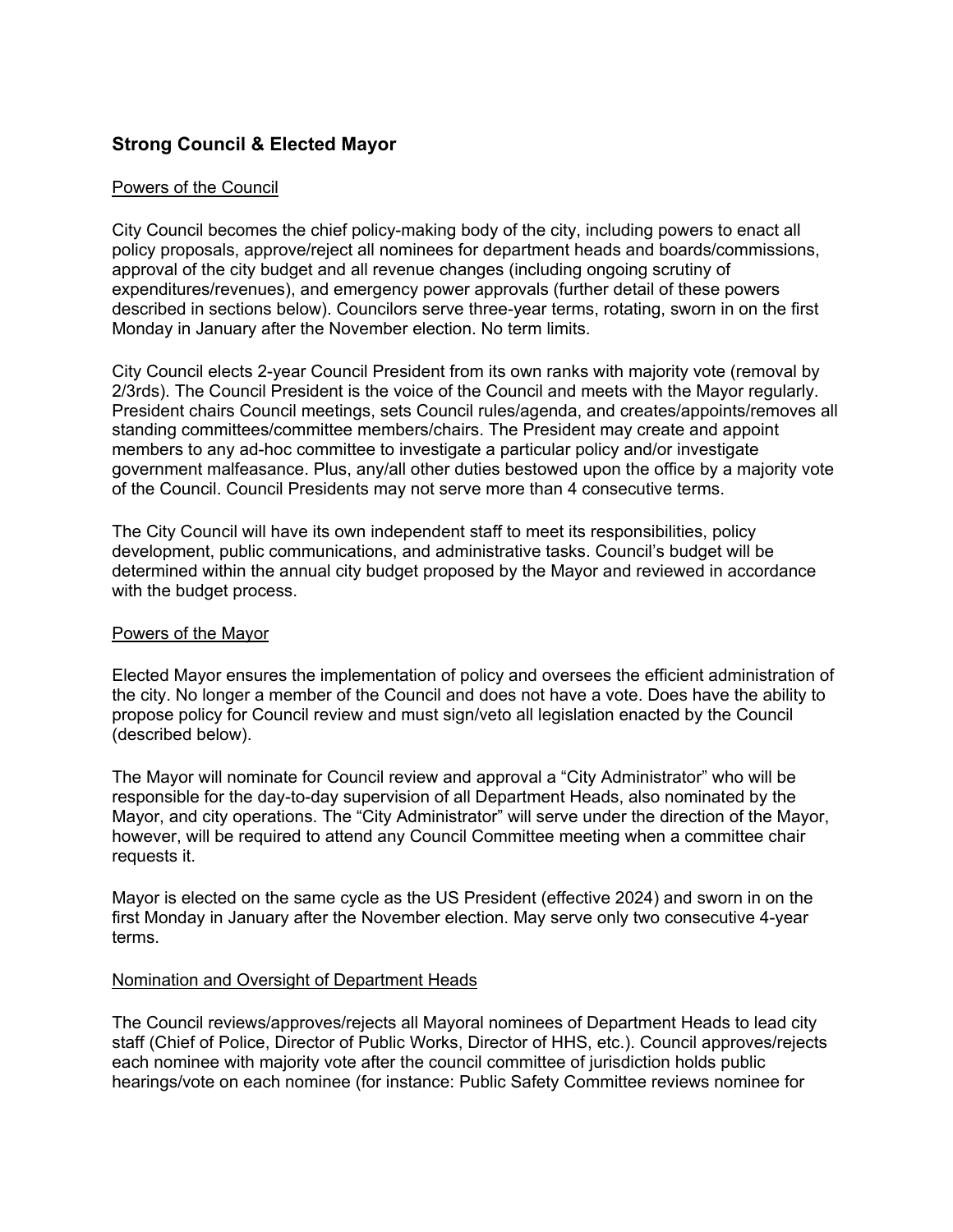Chief of Police). Staff below department heads are hired by their respective supervisors and do not need Council approval.

All Department Heads, after review/approval by Council, will report to and serve at the will of the Mayor after approval by Council, with day-to-day oversight administered by the City Administrator. All Department Heads, or designee, are required to provide all requested information to council committees of jurisdiction and testify to committees when called upon. All Department Heads may request to attend a Committee meeting to report on any matter pertaining to the committee's jurisdiction.

### Policy Development

All policy proposals must go through Council for public review/amendment/final disposition.

All Councilors and the Mayor will have the right to submit policy proposals for Council consideration/review/action. All Department Heads, or their designee, will be available to elected officials for the purpose of any proposed policy development. (If a staff member or constituent wants to propose an idea for Council consideration, they can ask an elected official to sponsor the proposal).

All policies, ordinances, orders, expenditures, revenue changes, etc. approved by Council must then be signed into law by the Mayor or vetoed within 10 days of passage. Council may override all vetoes within 15 days, with 75%+ super-majority. If Council overrides, policy is enacted. If council fails to override, policy is not enacted. If Council fails to override, Council may amend to generate 75% support of Council or to gain Mayor's signature.

Council actions that solely impact the operations of the Council (rules, procedures, committee structures, vacancies, etc.) or that are non-binding statements do not need to be signed by the Mayor nor can they be vetoed.

# Development, Passage and Implementation of Budgets

Mayor develops/proposes City budget, excluding education expenditures, for Council consideration. Council amends/approves after public hearings. Same veto standard.

The Mayor oversees implementation of the City budget through Department Heads. Council monitors implementation of the budget through committees of jurisdiction. May request that any Department Head under their jurisdiction attend their committee meeting to present budget progress and answer any questions.

Mayor develops/proposes schoolwide education budget, in consultation with School Board Chair and Superintendent, for School Board consideration. School Board amends/approves after public hearings and sends to voters for approval. The city council no longer votes on the school budget.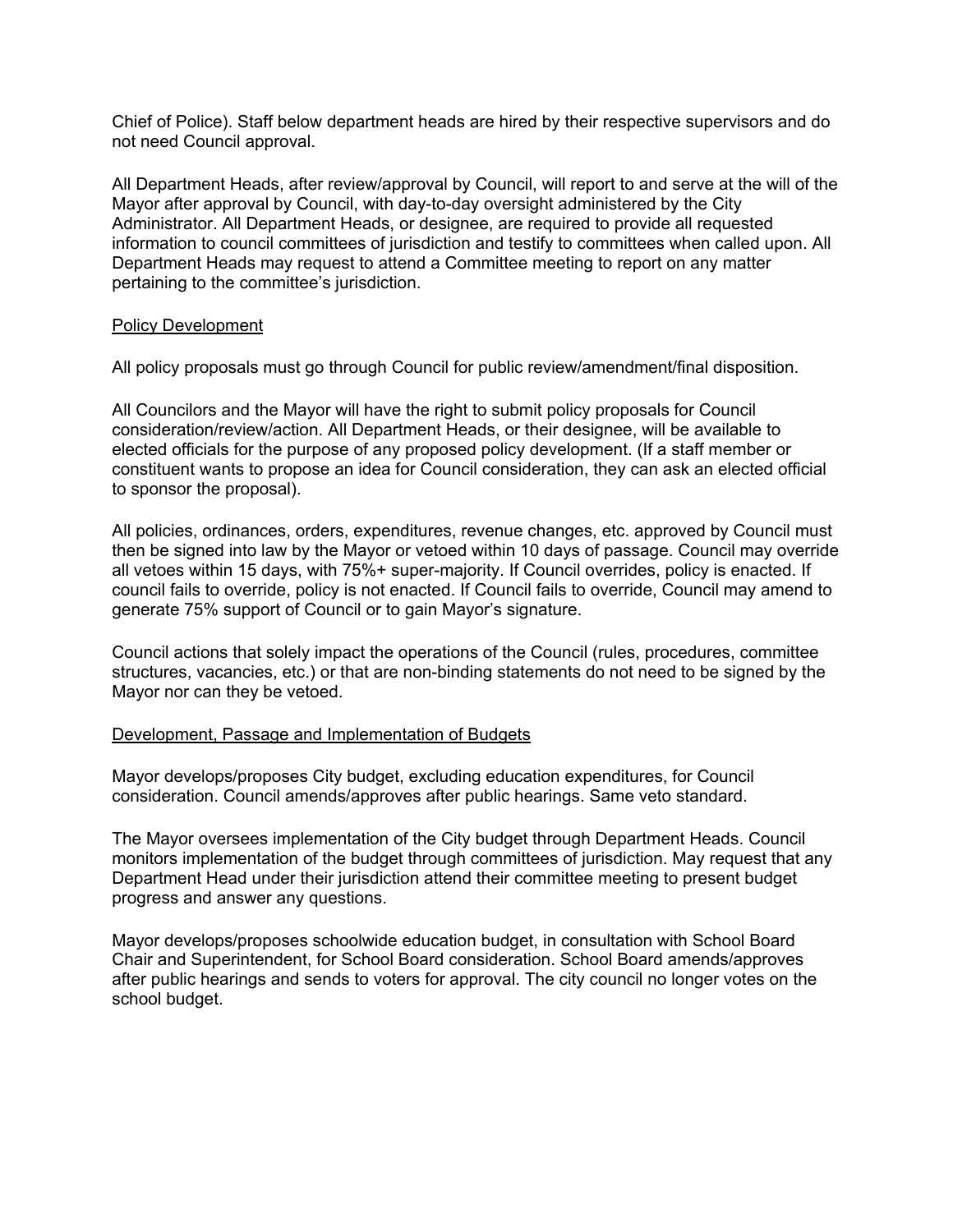### Compensation

Council salaries increased to \$17K a year (from \$6K), with annual COLA based on CPI (likely proposal from Procedures Committee member). Current benefits (HC/Pension, etc.) not changed. Commensurate for School Board members.

Mayor salary increased to twice the average income for a family of four in Portland as defined by the annual census (up from 1.5x to recognize the increased responsibilities). Adjusted at the start of each new term.

### **Succession Plan**

In the event of a vacancy or incapacity of the Mayor, the "Elected Public Advocate" (described below) is first in line to replace the Mayor. Council President is second.

In the event of a Council or School Board vacancy, the Mayor nominates three people for consideration. Council or School Board may only seat from the list of nominations. Should they reject all three, the Mayor must nominate three others. Once seated, the nominee remains in place until the next general election. The seated individual may run for the seat.

# **Elected Public Advocate**

The Elected Public Advocate serves as an independent ombudsperson for city government whose mission is to improve the transparency, responsiveness, and accountability of City government. An additional set of eyes and ears on the council and mayor branches.

Public Advocate is elected on the same cycle as the US President (effective 2024). May serve only two consecutive 4-year terms.

### Duties of the Public Advocate

Public Advocate is charged with meeting constituent needs (direct or referred by any other elected official), providing outside review of city agencies, responding to FOIA requests, investigating citizens' complaints about city services, and making proposals to address perceived structural shortcomings or failures for Mayor or Council consideration. Public Advocate has authority to propose structural changes to city government and/or greater oversight controls for Council deliberation and consideration. In the event of a vacancy or incapacity of the mayor, the Public Advocate is first in line to become Mayor until the end of the elected term.

# Nomination of the City Clerk

The City Clerk, overseeing elections and Clerk functions, becomes an independent office of the executive and legislative branches by being nominated by the Public Advocate at the beginning of their term. City Clerk is approved/rejected by the Council. Once approved, the City Clerk reports to the Public Advocate and may not be removed without recommendation by the Public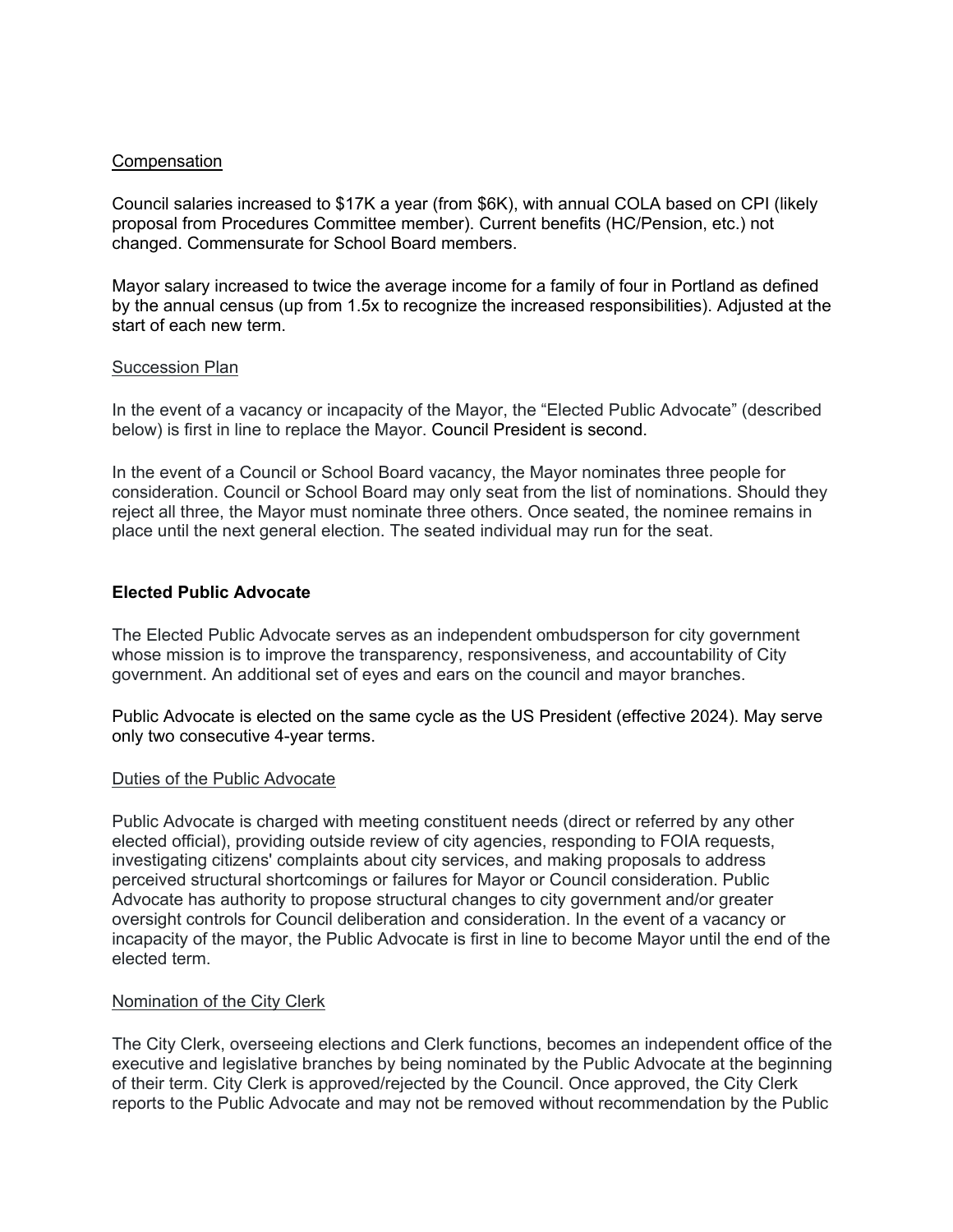Advocate and 66% approval by the Council. The City Clerk is not term-limited and may cross over administrations.

### Nomination of the City Attorney

The City Attorney, providing legal advice to the Council/Mayor and constituents, becomes an independent office of the executive and legislative branches by being nominated by the Public Advocate and approved/rejected by the Council. Once approved, the City Attorney reports to the Public Advocate and may not be removed without recommendation by the Public Advocate and 66% approval by the Council. The City Attorney is not term-limited and may cross over administrations.

### Development, Passage and Implementation of Budget

The Public Advocate's office will be funded with no less than .05% (half a percent) of total revenue to the city in order to keep it independent of Mayor/Council determinations (current City Clerk/Attorney budgets total \$1.5M). If they need additional funds, they may request such from Council for approval through the normal budget process.

### Appointments to City Committees and Boards

The Council reviews all nominations to board and commissions for final approval/rejection, which are now made by the Public Advocate through an open and transparent application process. Council approves/rejects each nominee with majority vote after the council committee of jurisdiction holds public hearings/vote on each nominee.

### Public Advocate's Salary:

Public Advocate will be paid 1.5x the average salary for a family of four in Portland as determined by the annual census.

### Succession Plan

In the event of a vacancy or incapacity of the Public Advocate, the Council will appoint a Council member to fill the role, and a special election will be held to fill the term of the Public Advocate vacancy at the next general election.

# **Cost Analysis**

This proposal is projected to be revenue neutral.

Implementing this Strong Council and Elected Mayor will save approximately \$200,000. With the elimination of the City Manager, the City will save about \$250,000 in salary and benefit costs. \$50K of that would be used for the enhancement of the Mayor's salary/benefits. The salary for the proposed City Administrator salary can be pulled from the current Chief of Staff position in the City Manager's office.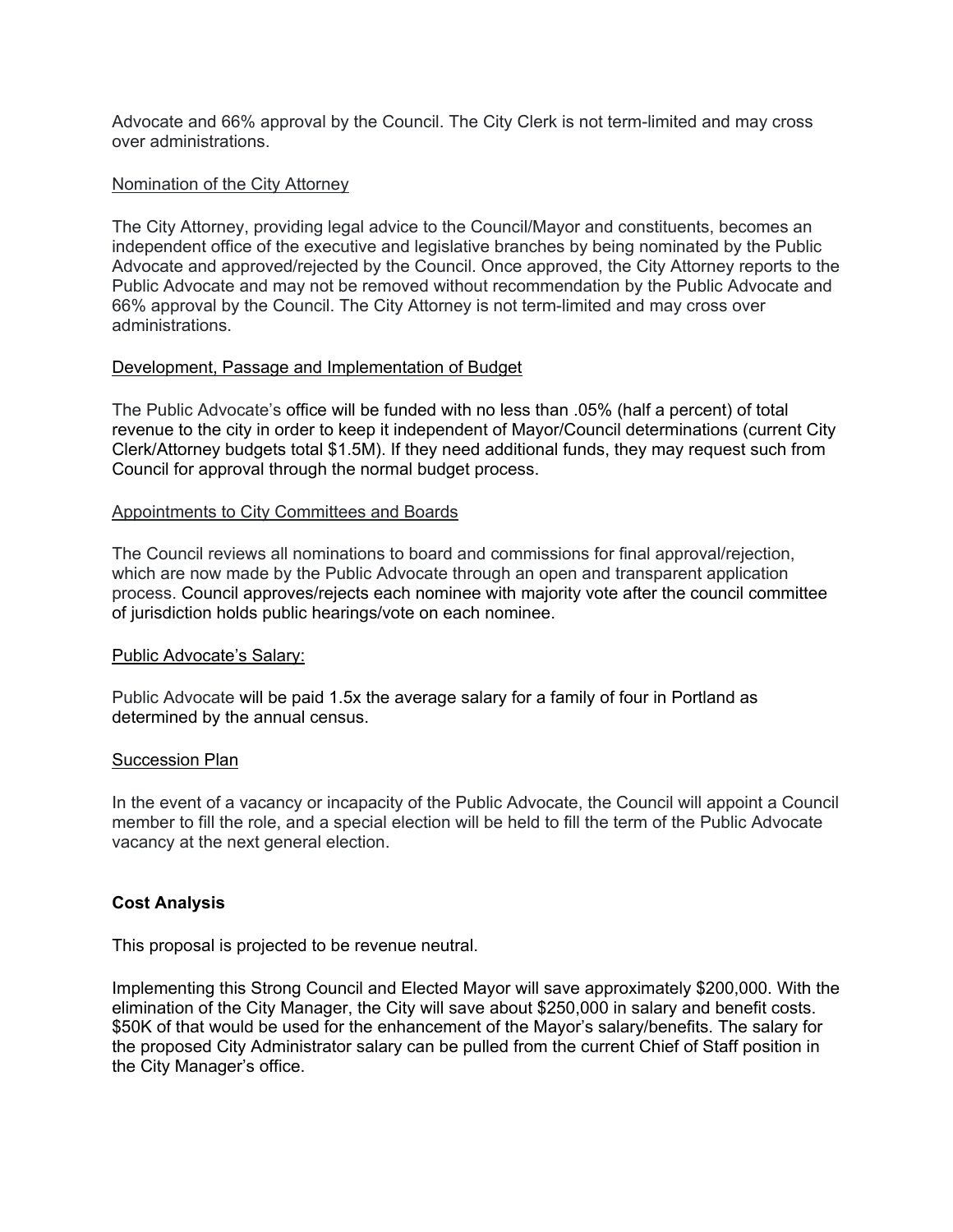The Public Advocate's salary will be covered by shifting the current Deputy City Manager salary (will save about \$50K) and the Clerk and Attorney budgets will stay the same. The department will then have around \$250,000 for community liaisons, administrative work, and investigation costs.

The cost for the increase to Councilor's salaries is being explored by the "Procedures committee" and will be priced out in that committee. This proposal should take into account that a future Council may want to provide an additional stipend for the Council President.

All that said, obviously if this passes, the annual city budgeting process will determine whether any particular provision should receive more or fewer resources.

| Forms of government for the largest city of every state |                       |                   |                        |  |
|---------------------------------------------------------|-----------------------|-------------------|------------------------|--|
| <b>State</b>                                            | <b>Largest City</b>   | <b>Population</b> | <b>Chief Executive</b> |  |
| <b>Vermont</b>                                          | <b>Burlington</b>     | 42,899            | <b>Mayor</b>           |  |
| <b>West Virginia</b>                                    | <b>Charleston</b>     | 47,215            | <b>Mayor</b>           |  |
| <b>Wyoming</b>                                          | <b>Cheyenne</b>       | 63,957            | <b>Mayor</b>           |  |
| Maine                                                   | Portland              | 66,417            | Manager                |  |
| <b>Delaware</b>                                         | <b>Wilmington</b>     | 70,635            | <b>Mayor</b>           |  |
| <b>New Hampshire</b>                                    | <b>Manchester</b>     | 112,525           | <b>Mayor</b>           |  |
| <b>Montana</b>                                          | <b>Billings</b>       | 116,827           | <b>Mayor</b>           |  |
| <b>North Dakota</b>                                     | <b>Fargo</b>          | 124,844           | <b>Mayor</b>           |  |
| <b>South Carolina</b>                                   | <b>Charleston</b>     | 136,208           | <b>Mayor</b>           |  |
| <b>Connecticut</b>                                      | <b>Bridgeport</b>     | 144,900           | <b>Mayor</b>           |  |
| <b>Mississippi</b>                                      | <b>Jackson</b>        | 164,422           | <b>Mayor</b>           |  |
| <b>Rhode Island</b>                                     | <b>Providence</b>     | 179,335           | <b>Mayor</b>           |  |
| <b>South Dakota</b>                                     | <b>Sioux Falls</b>    | 181,883           | <b>Mayor</b>           |  |
| <b>Arkansas</b>                                         | <b>Little Rock</b>    | 197,881           | <b>Mayor</b>           |  |
| Utah                                                    | <b>Salt Lake City</b> | 200,591           | <b>Mayor</b>           |  |
| <b>Alabama</b>                                          | <b>Birmingham</b>     | 208,928           | <b>Mayor</b>           |  |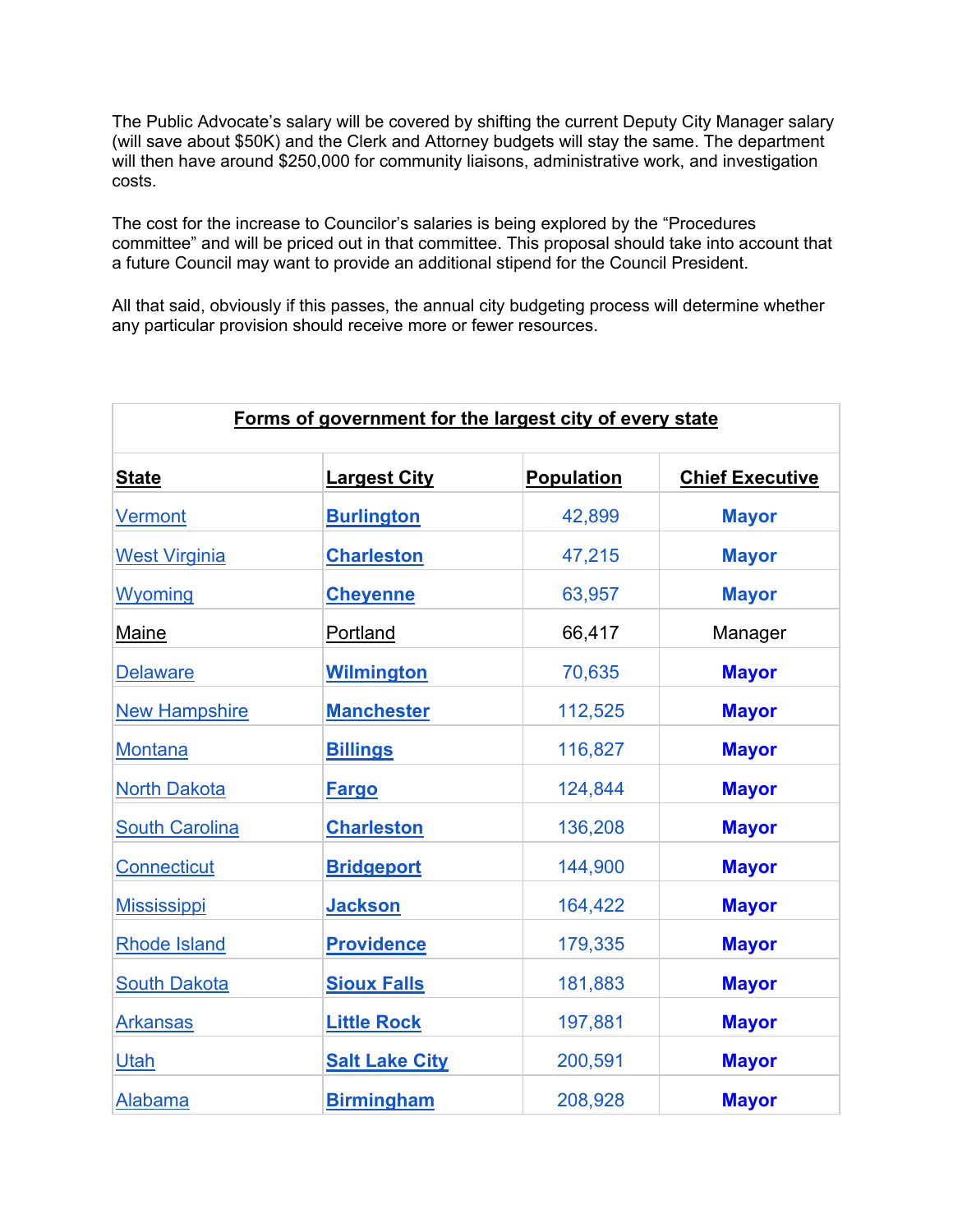| <u>lowa</u>                 | <b>Des Moines</b>       | 216,853 | Manager      |
|-----------------------------|-------------------------|---------|--------------|
| Idaho                       | <b>Boise</b>            | 228,790 | <b>Mayor</b> |
| <b>New Jersey</b>           | <b>Newark</b>           | 282,090 | <b>Mayor</b> |
| <u>Alaska</u>               | <b>Anchorage</b>        | 291,538 | <b>Mayor</b> |
| <b>Hawaii</b>               | <b>Honolulu</b>         | 347,397 | <b>Mayor</b> |
| <b>Kansas</b>               | <b>Wichita</b>          | 389,225 | Manager      |
| Louisiana                   | <b>New Orleans</b>      | 399,187 | <b>Mayor</b> |
| <b>Minnesota</b>            | <b>Minneapolis</b>      | 427,728 | <b>Mayor</b> |
| <b>Virginia</b>             | <b>Virginia Beach</b>   | 450,189 | Manager      |
| <b>Nebraska</b>             | <b>Omaha</b>            | 468,262 | <b>Mayor</b> |
| Georgia                     | <b>Atlanta</b>          | 504,527 | <b>Mayor</b> |
| <b>Missouri</b>             | <b>Kansas City</b>      | 507,928 | <b>Mayor</b> |
| <b>New Mexico</b>           | <b>Albuquerque</b>      | 560,218 | <b>Mayor</b> |
| <b>Wisconsin</b>            | <b>Milwaukee</b>        | 592,025 | <b>Mayor</b> |
| <b>Maryland</b>             | <b>Baltimore</b>        | 599,827 | <b>Mayor</b> |
| <b>Kentucky</b>             | <b>Louisville</b>       | 620,578 | <b>Mayor</b> |
| <b>Nevada</b>               | Las Vegas               | 647,829 | Manager      |
| <b>Oklahoma</b>             | <b>Oklahoma City</b>    | 649,021 | Manager      |
| Oregon                      | <b>Portland</b>         | 661,189 | Commission   |
| <b>Michigan</b>             | <b>Detroit</b>          | 672,662 | <b>Mayor</b> |
| <b>Tennessee</b>            | <b>Nashville</b>        | 681,928 | <b>Mayor</b> |
| <b>Massachusetts</b>        | <b>Boston</b>           | 699,927 | <b>Mayor</b> |
| <b>District of Columbia</b> | <b>Washington, D.C.</b> | 702,455 | <b>Mayor</b> |
| Colorado                    | <b>Denver</b>           | 716,492 | <b>Mayor</b> |
| <b>Washington</b>           | <b>Seattle</b>          | 749,627 | <b>Mayor</b> |